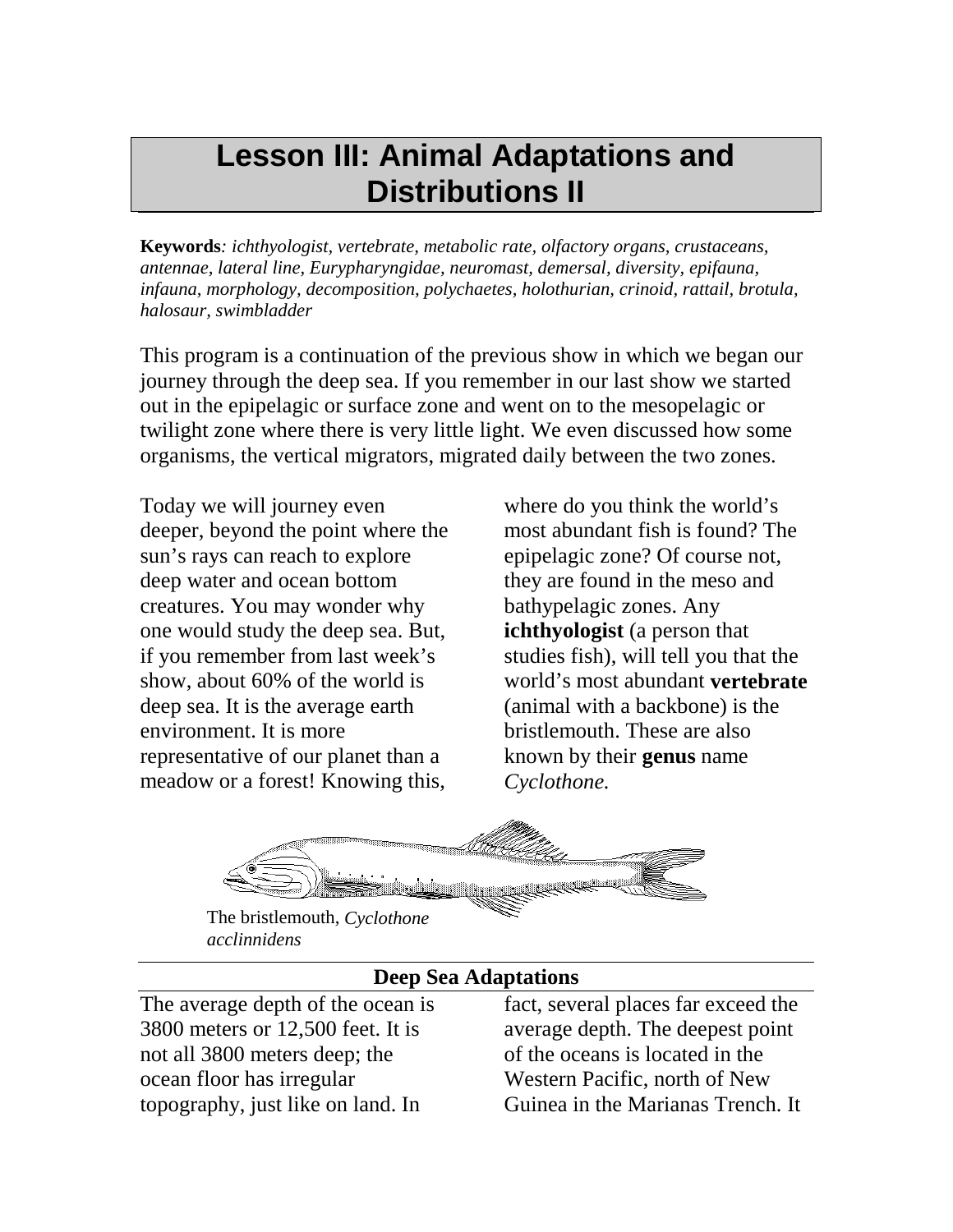is one of many deep trenches in the Western Pacific. It is known as the *Challenger Deep*, named after the British vessel that took the first sounding in 1951, establishing it as the deepest point in the world's oceans. Mount Everest could be dipped in it with over a mile to spare!

There are several general changes that occur in organisms as they live deeper in the ocean. As mentioned in the previous show, food becomes scarcer the deeper you go. This is because the food web begins with the phytoplankton, which can only occur in the photic or well-lit zone. One consequence of living in a food poor environment is a greater water content. There is a higher percentage of water in an organism's tissues the deeper it lives in the water column. This happens because there is less food available to build strong muscles, so bathypelagic organisms tend to have weak, flabby muscles. Even bones become less dense as you go deeper in the water column.

Every organism, whether it lives in the deep sea or on land, uses the energy it receives from the food it eats for three purposes; growth, reproduction and maintenance. However, the environment in which an organism lives affects how much energy is used for each purpose. Today we will look at how an organism living in a foodpoor environment would direct its energy stores. Growth, is useful: the larger you are, the fewer things can eat you. Reproduction is helpful to ensure survival of your species. Maintenance is the energy used to stay alive, such as the pumping of your heart! We can measure maintenance by measuring the **metabolic rate**, which is a measure of how fast an organism makes things like muscles and how fast it can break down other things like food. Scientists have shown that the metabolic rate of deep-sea fishes decreases the deeper they live. A fish living at 1000 meters breathes more slowly than an animal living at the surface.

This gives the fish two basic advantages:

- 1. It allows more of the food it eats to be directed into growth and reproduction.
- 2. It allows it to live much longer on the food it does eat; it doesn't burn it up as fast as a shallower living fish.

Now, with these basics in mind, on to the bathypelagic zone!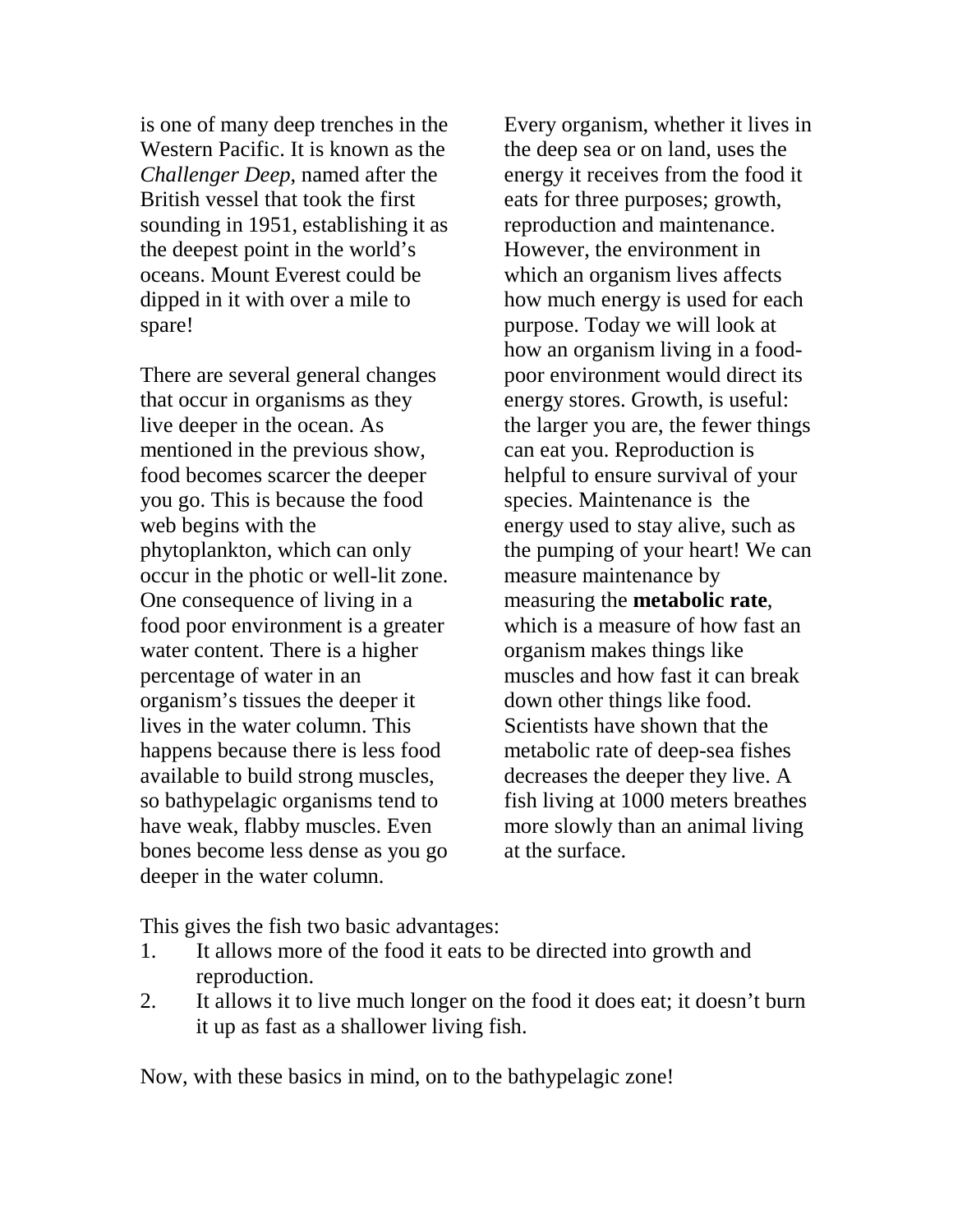#### **Organisms of the bathypelagic zone**

The **bathypelagic zone** is similar to the mesopelagic zone. It is cold  $(2-5\degree C)$ . It is dark, but here, there is no sunlight at all. The pressure is enormous; it ranges from 1500 to 6000 pounds per square inch or psi. Food is even sparser than in the mesopelagic zone, therefore organisms have higher water content. Many fish are black in color and their eyes are usually reduced. The only light available are flashes of biological light (bioluminescence) produced by the organisms themselves. Some male angler-fishes have sensitive, specially adapted eyes, which help them not only catch luminescent prey, but to find the flashing lure of the female angler-fish. They are an exception to the rule of reduced eyes in the bathypelagic zone. Some of the male anglerfish also have well-developed **olfactory organs** (responsible for sense of smell, like your nose), to help them locate the females. The male anglerfish is much smaller than the female and they don't have the

luminescent lure that the females have. Their main purpose is to locate a female. The females do not have a well-developed sense of smell. She uses her lure to attract prey and a mate. This is a strategy for living in the food poor environment of the bathypelagic zone. A large fish requires more food than a small one. The males do not need to be large, a small male can make a lot of sperm. But the females can produce more eggs if they are large, therefore they do need to attract prey and hence they have the luminescent lure. They just hang out and wait for prey to come to them. The males put more energy into their olfactory organs and in the active searching for females. However, once he finds the female he bites down and becomes a permanent attachment! The male anglerfish receives his nourishment from the female and she receives sperm from him. Some females may have more than one male attached!



Female Anglerfish *Haplophryne mollis* with male attached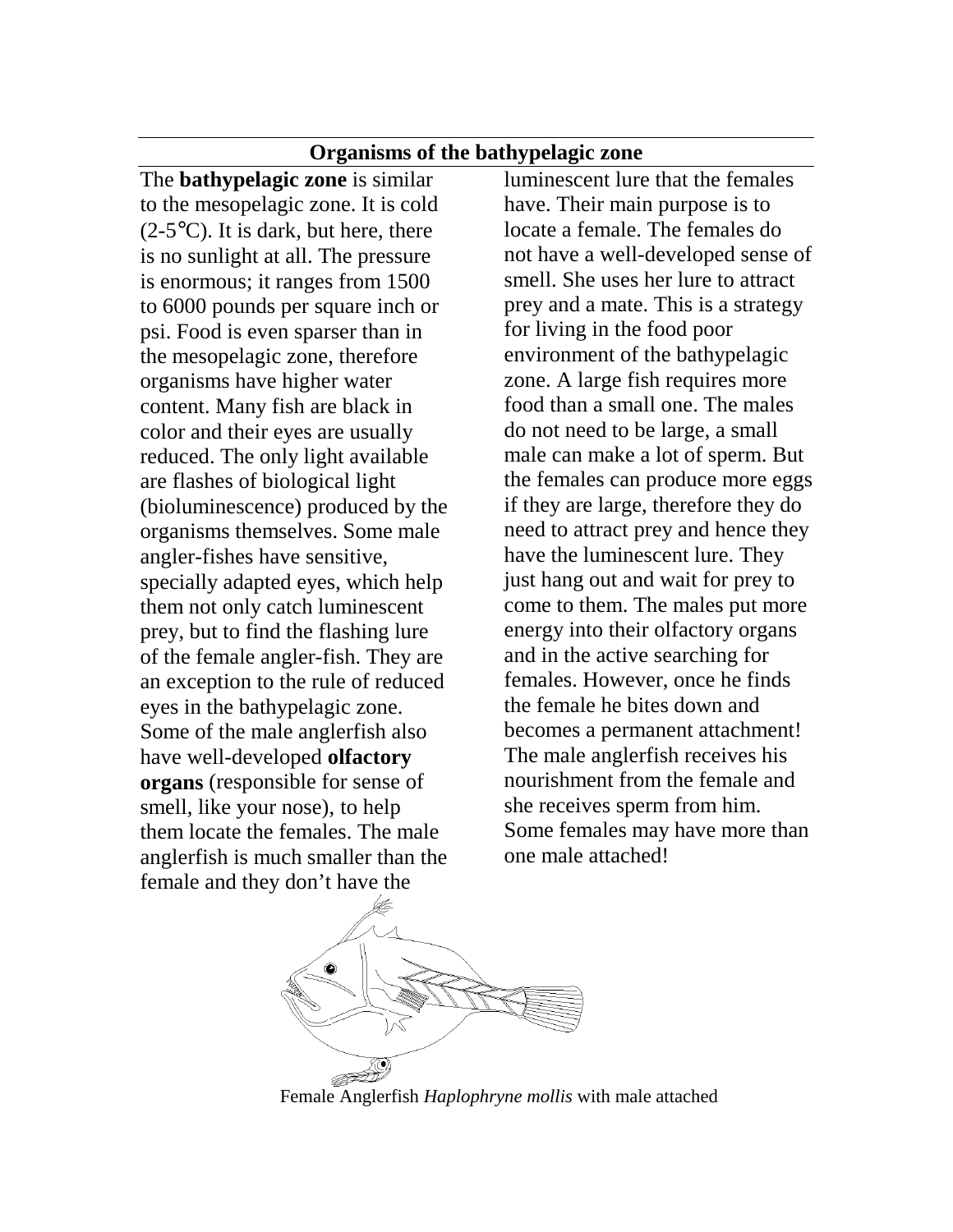Many of the **crustaceans** in the bathypelagic zone have the reddish coloration that is found in the mesopelagic zone. They have olfactory hairs and extremely long **antennae**, which are used for touch. On the other hand, squids, have virtually no olfactory organs and therefore need well-developed eyes at all depths.

Most fish in the deep-sea have very large mouths and teeth, and often have stomachs capable of distending to accommodate large prey. Some fish have pigmentation

in the gut wall. This is probably to hide any light produced by luminescent prey items. Here is a picture of a gulper eel, **Eurypharyngidae**, notice its tiny eyes and huge mouth. Some fish can even unhinge their jaws so that they can open them wide enough to eat a large organism.

#### **Eurypharyngidae**



Another way that bathypelagic fishes differ from their shallower living counterparts or even their benthic or bottom living counter parts is in their **lateral line** system. The lateral line system in fishes gives them a "distance touch" sense; it helps them detect motion around them. It usually consists of a canal which contains specialized cells called **neuromasts** which contain cilia (sense hairs) covered by a gelatinous cupula. When there is a nearby disturbance the cupula bends and moves the cilia, which stimulate sensory cells below. An easy way to understand this is to cup your right hand and just lightly touch the hairs on your left arm. The motion of your hand moved your arm hairs and stimulated the nerve cells below. Most fishes contain the neuromasts in canals, either open mucous filled canals or closed canals, such as a lateral line. This helps buffer the stimulus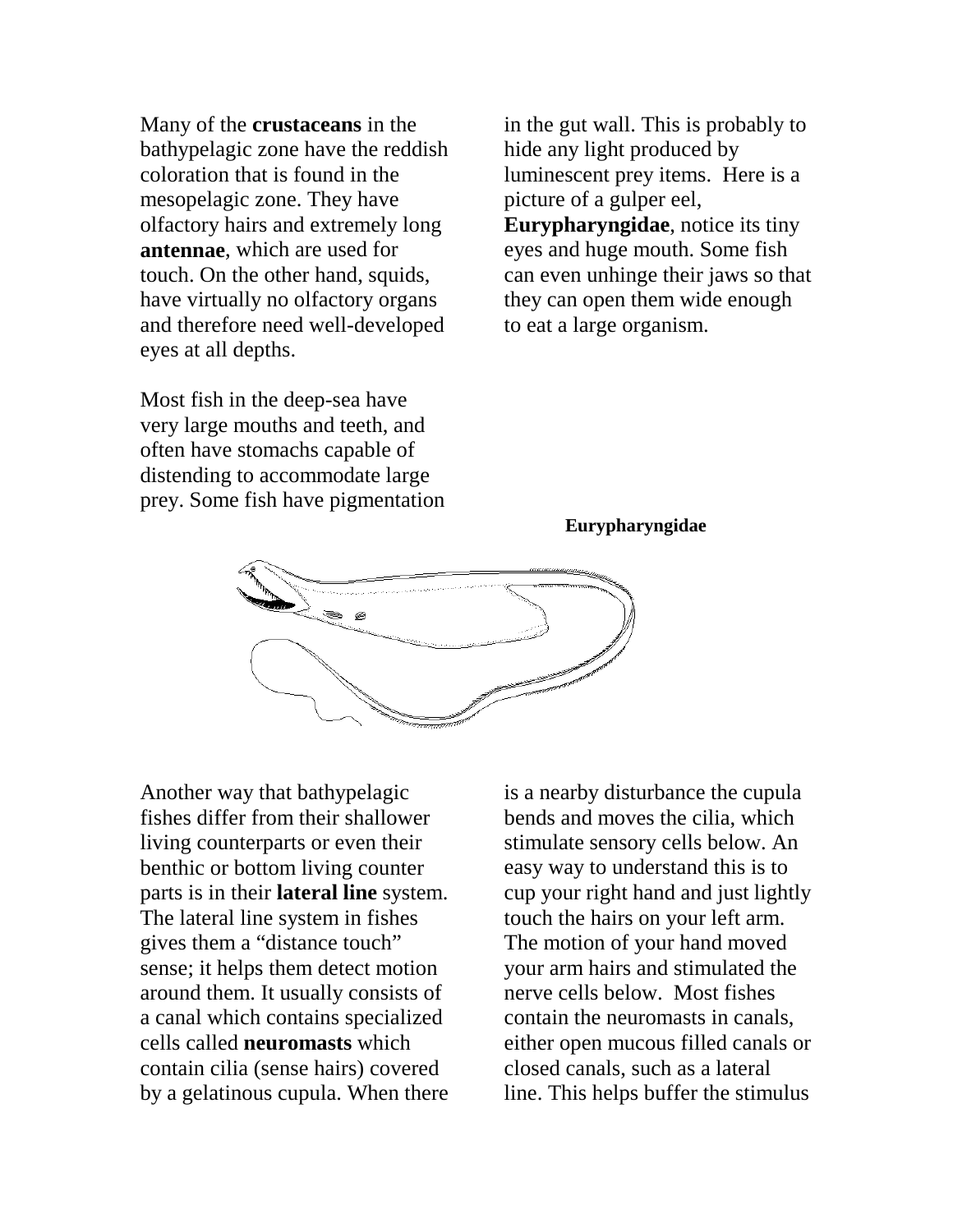of currents or other water movements not caused by other organisms. However, in the bathypelagic fishes the neuromasts are found in either wide open canals such as found in the flabby whale-fishes or on long stalks such as those found on the gulper eels! This may be due to the rather inactive life style of the

bathypelagic fishes and gentler water movements. Water movements above the bathypelagic zone and at the very bottom in the benthos tend to be stronger. Also, many of the fish themselves are more active than the bathypelagic fishes, therefore, creating more water movement against the sensitive neuromast.





neuromast

#### **Organisms of the Benthos and Near-Bottom**

Animals that reside permanently on the bottom are called benthic organisms. Organisms that live on or near the bottom are known as **demersal** organisms. The **diversity** of organisms that live on or near the bottom is greater than that of the deep-sea pelagic organisms and they are usually of a larger size. There are about 1,000 known species of demersal fish alone between 1,000 and 7,000 meters depth. They are found just offshore all they way down to the deepest part of the ocean. The types of organisms change with increasing depth. In the deep sea

there is total darkness in the bathypelagic zone, however, the benthic organisms here have a few advantages over their pelagic counterparts. They do not have to swim to keep themselves from sinking. They can just rest on the bottom; buoyancy is not a problem. In addition, anything sinking will end up on the bottom, instead of just passing through as it would in the meso and bathypelagic zones. Therefore, if you are looking for food, the bottom is where you will probably find it. The greater abundance and diversity of organisms in the deep-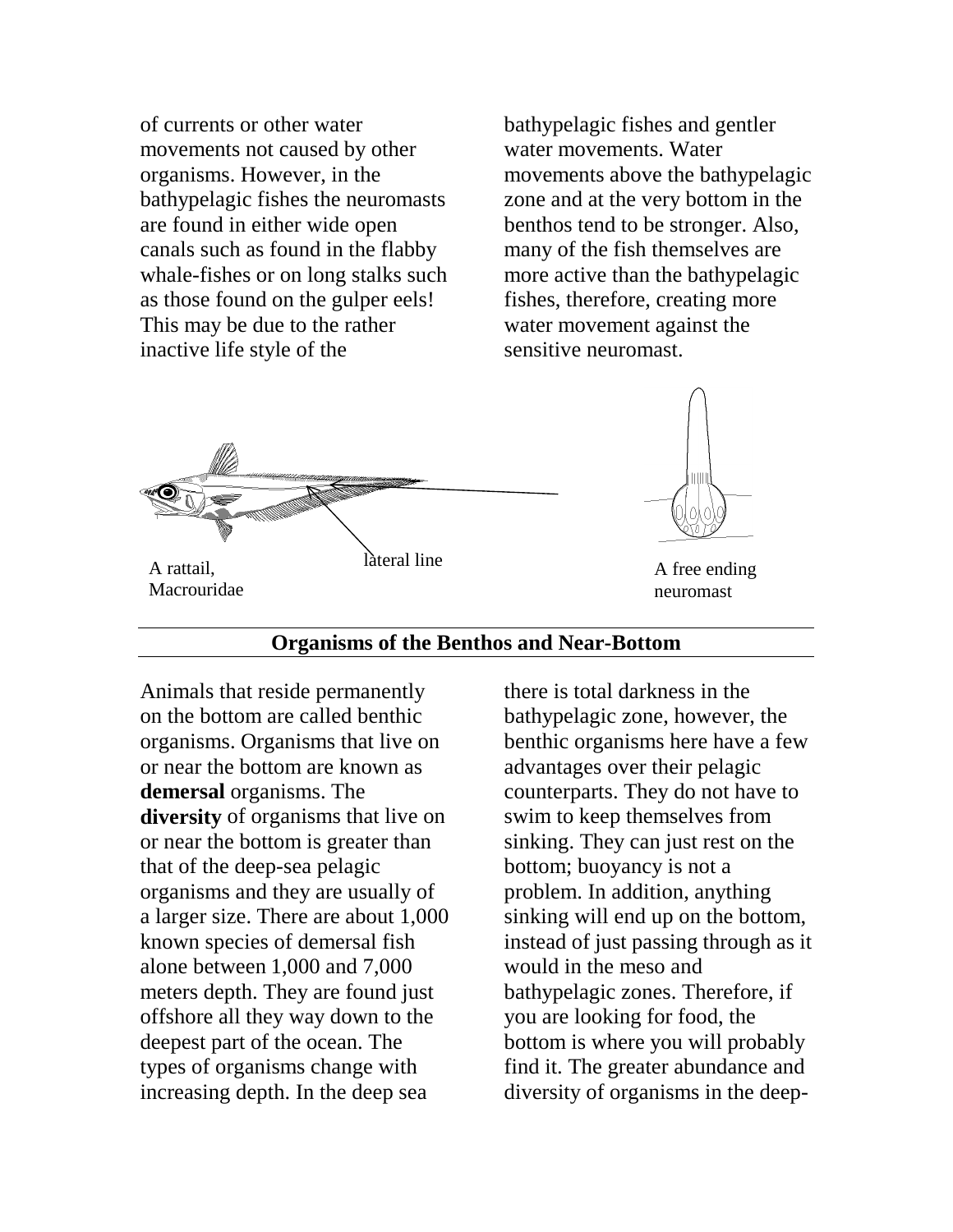sea benthos as compared to the bathypelagic zone is a testament to this "easier existence".

An easier existence in the benthos and near-bottom not only allows a greater abundance and diversity of organisms but it also allows organisms to have more muscular bodies and better developed organ systems than is possible in the bathypelagic zone. More food, more muscle, and better-developed organ systems, all allow the benthic and near-bottom organisms a more active life style than that found in the bathypelagic zone.

The bottom of the deep sea is a very large habitat; it encompasses about 80 percent of the ocean floor and 60 percent of the earth's surface. Most of it is covered by sediment, usually soft muds and oozes. Exceptions would be near the crests of oceanic ridges and seamounts. There are organisms that live in the sediment called **infauna** and organisms that live on top of the sediment called **epifauna**. Most large animals of the deep-sea benthos are unique to that zone, though, they are similar in body structure or **morphology** to shallower benthic animals. Abundance and diversity decreases, as the distance from land and the depth increases. There are bacteria present in the sediments in the deep sea and here,

just as everywhere else; they are the principal organisms responsible for **decomposition**.

One obvious difference that deepsea benthic organisms have from shallow-water benthic organisms is that many are blind. In fact, less than ten percent of deep-sea species can even detect light.

Some benthic groups are more important in the deep sea than they are in the shallow water benthos. In fact, the elapsoid **holothurians**  a group of sea cucumbers, are found in the deep sea and no where else! There are some areas of the deep-sea where sea cucumbers are the dominant organisms. There are also more species of **Crinoids** in

the deep-sea benthos than there are in shallower waters.

A crinoid



**Polychaetes**, the segmented worms that are so common in the shallow water benthos are also very common in the deep-sea benthos. Demersal shrimp are red, like their deep-water, pelagic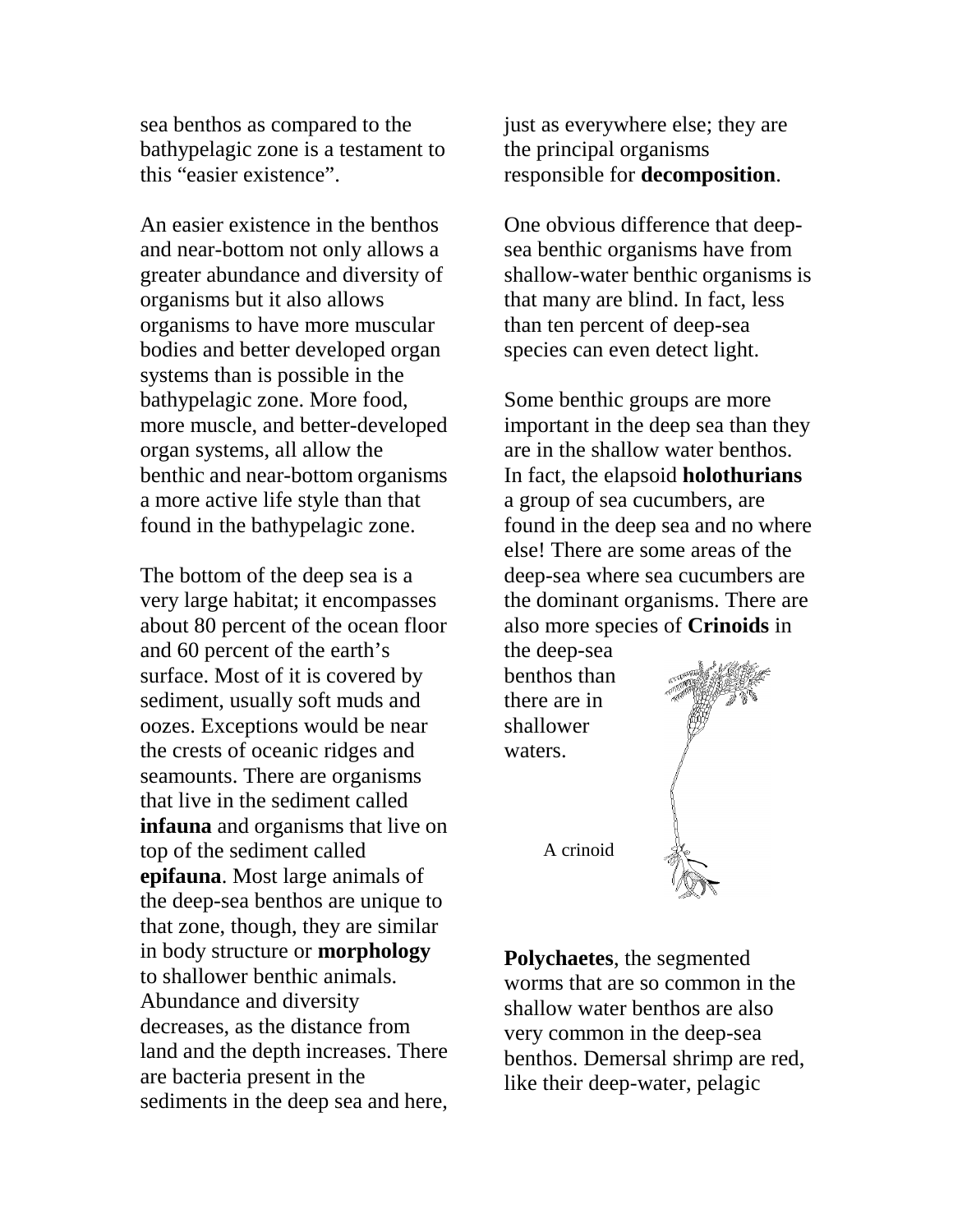cousins but they are heavily armored. They can afford this extra protection because staying afloat is not a problem for shrimp that live near the bottom of the ocean!

Many of the deep-sea nearbottom or demersal, fishes have an elongate body form. The most common of thesefishes are the rattails, (Macrouridae),brotulas (Brotulidae), and halosaurs (Halosauridae). There are many speculations as to why the elongate body form is so common. One theory is that a longer body allows for a longer lateral line and therefore greater sensory perception. Their lateral lines, unlike the bathypelagic fish, are usually in a canal which protects the specialized cells from the more rapid water

movement caused by their stronger swimming ability.

Many of these fish also have an abundant outer coverage of sensory cells that allow them to literally "taste" the presence of prey. This allows them to locate prey without visual aid. They are usually slow swimmers. Most regulate their buoyancy using a swimbladder, just as most other bony fish, however, their swimbladders are often reduced. It is energetically expensive to maintain a large swimbladder and there is not much food in the deep sea. Many of the benthic fishes do not have a swimbladder since they just sit on the bottom. The demersal sharks use their large oily livers to regulate their buoyancy just like other sharks.



**Abyssbrotula**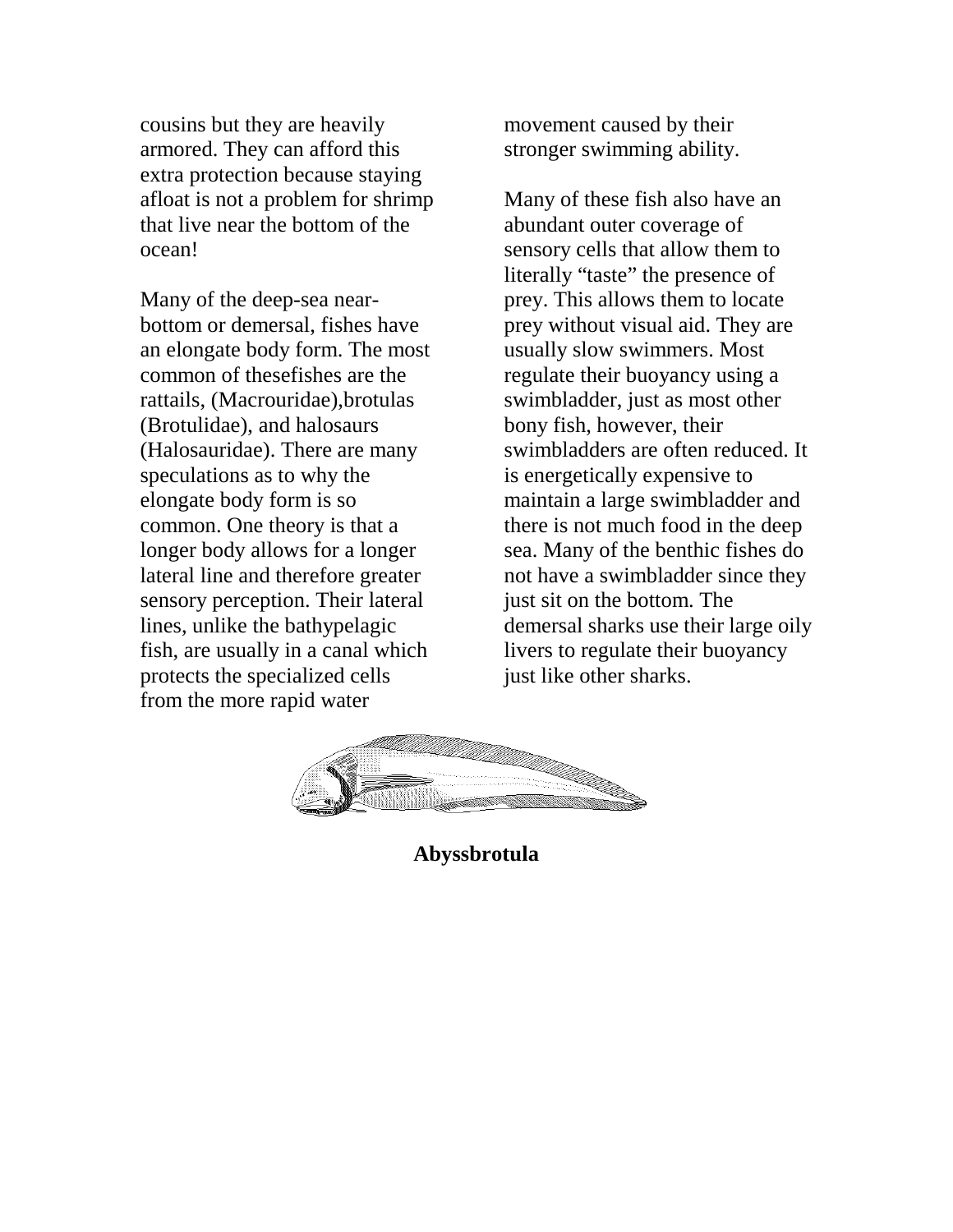The deepest living fish known is the demersal *Abyssobrotula galatheae*; (as seen above), a blind elongate fish that feeds on benthic invertebrates such as polychaetes (worms). It probably locates its prey using a well developed sense of smell. The sense of smell is often well-developed in demersal fishes. A deep-sea community that certainly deserves special mention is a hydrothermal vent community. The first one was discovered just in 1977 in the Galapagos Rift found between South America and the Galapagos Islands. The vents are found on rocky surfaces where new ocean floor is being formed by sea floor spreading. Seawater seeps through

cracks in the new seafloor and comes back out at the vents, now super-heated at some vents up to 350°C. The scientists that discovered these vents also saw four foot tall tubeworms around the vents. Research on these giant tubeworms showed that these worms had no digestive system! How were these tubeworms growing so large? How were they digesting this unseen food? It turned out that these tubeworms had bacteria in their tissues that were using the chemicals spewing out from the vents to make food which the tubeworms were then utilizing!

#### **Fun Facts**

- The temperature of almost all of the deep ocean is only a few degrees above freezing, 39 degrees Fahrenheit.
- At the deepest point in the ocean the pressure is over eight tons per square inch, or the equivalent of a person supporting about fifty jumbo jets.

#### **Discussion Topics/Questions**

- 1. What is believed to be the world's most abundant fish? Where is it found?
- 2. What is the average depth of the ocean? Where is the deepest point? How did it get its name?
- 3. List and discuss the changes that occur in organisms the deeper they live in the water column.
- 4. How might some organisms find prey in the absence of light? Mates?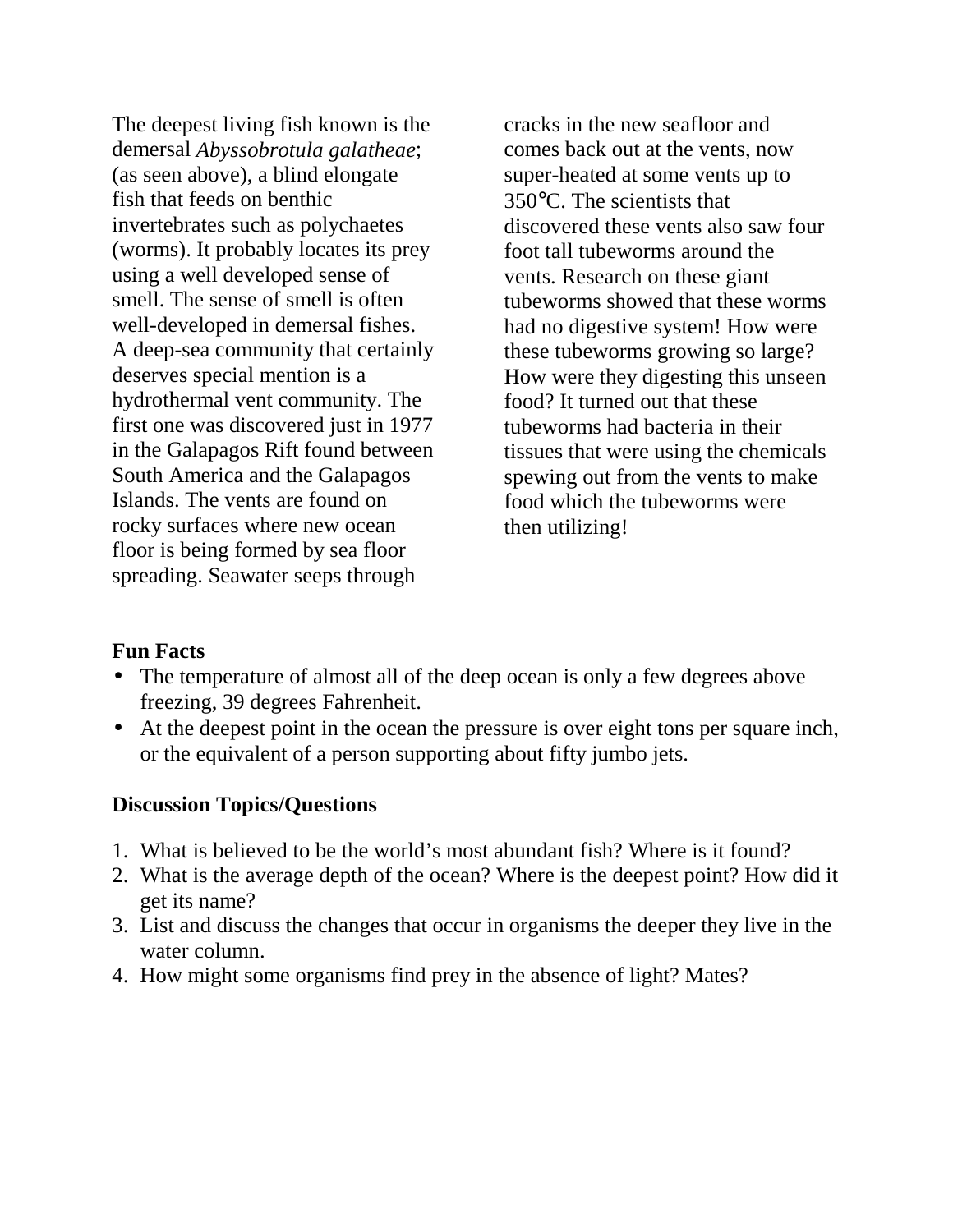#### **Activity III-1. Where do I live?**

Have the students match the pictures with the organisms and tell where they think it lives (bathypelagic, epipelagic, deep sea benthic, shallow water benthic, mesopelagic, etc.) Have them list the adaptations the organisms might have and how they help them live where they do. Cut out the pictures from the following pages. Remove the names and descriptions from the student's copies.

#### **Activity III-2. Build a Deep Sea Vent**

Build a deep-sea vent using paper mache, play dough, paint and what ever else they might find useful. Don't forget to show all of the organisms found there such as bacteria, giant bivalves, tubeworms and fish. There is also black smoke billowing out of the vents. Have them use their imaginations!

#### **Activity III-3. Create a Drifter**

Build or draw a deep-sea, mid-water or benthic organism or, build or draw a deepsea, midwater, or benthic environment. Use your imagination. What adaptations would be necessary to live there?

#### **Report topics:**

- 1. Deep Sea Vent Communities and history.
- 2. What is known about rattails (Macrouridae)? Where are they found? What are they related to? What do they eat?
- 3. Since sight is not important in the deep sea the importance of the sense of sound increases. How do fishes hear? Do fish have ears?
- 4. How do sharks regulate their buoyancy?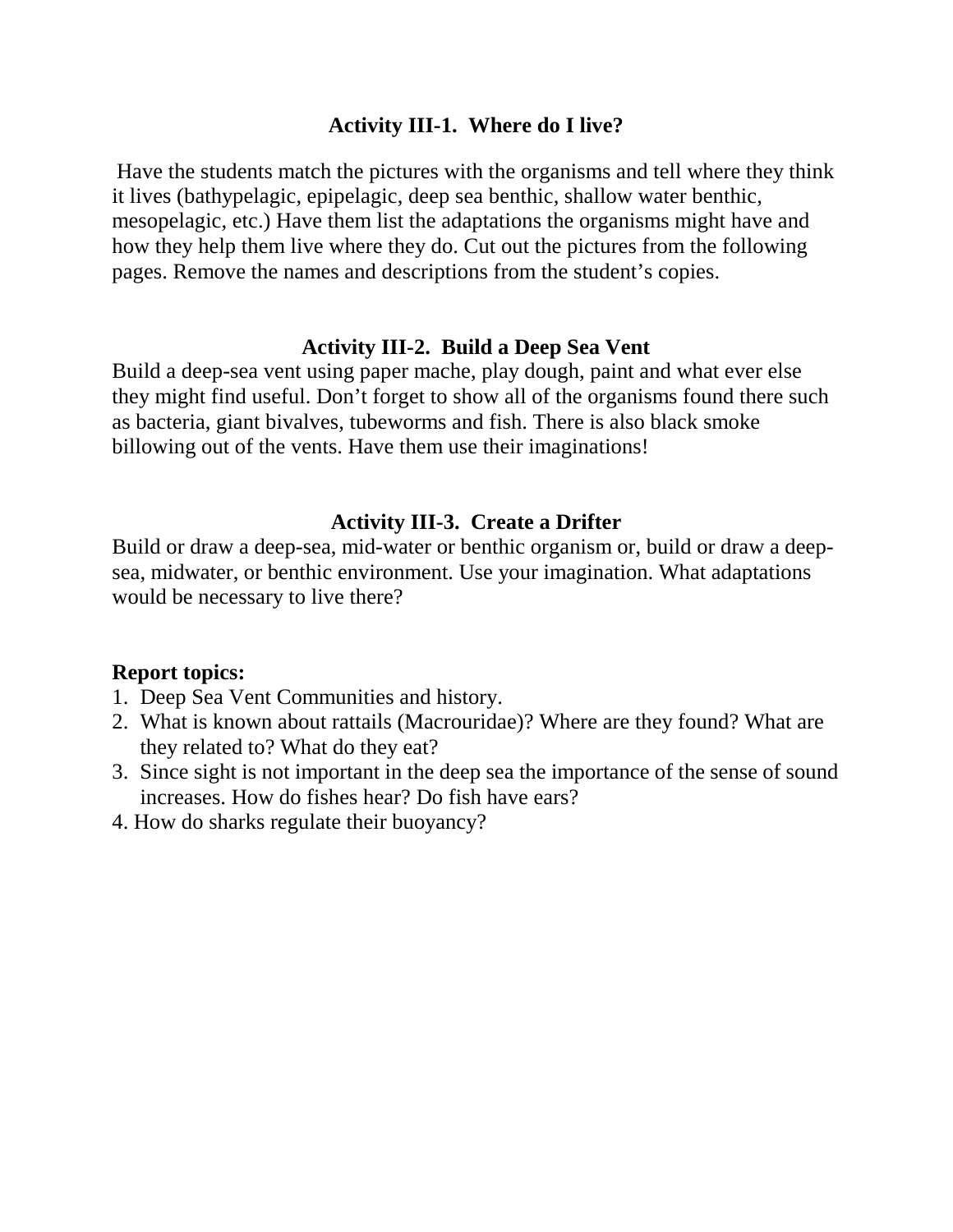

Ballyhoo *Hemiramphus brasiliensis*  silvery, greenish on back. Elongate lower jaw for funneling phytoplankton.



Bandwing flyingfish *Cypselurus exsiliens*  Body streamlined, elongate, bluish black above, silvery below. Enlarged pectorals for gliding in the air over the water's surface. epipelagic



Bigeye tuna *Thunnus obsesus*  Elongate, streamlined body. Countershading with bluishblack above, silvery white below. Narrow caudal pedunclle, lunate caudal fin. epipelagic



Gulf flounder *Paralichthys albigutta*  Body compressed. Both eyes on left side of head. Eyes large, protruding. benthic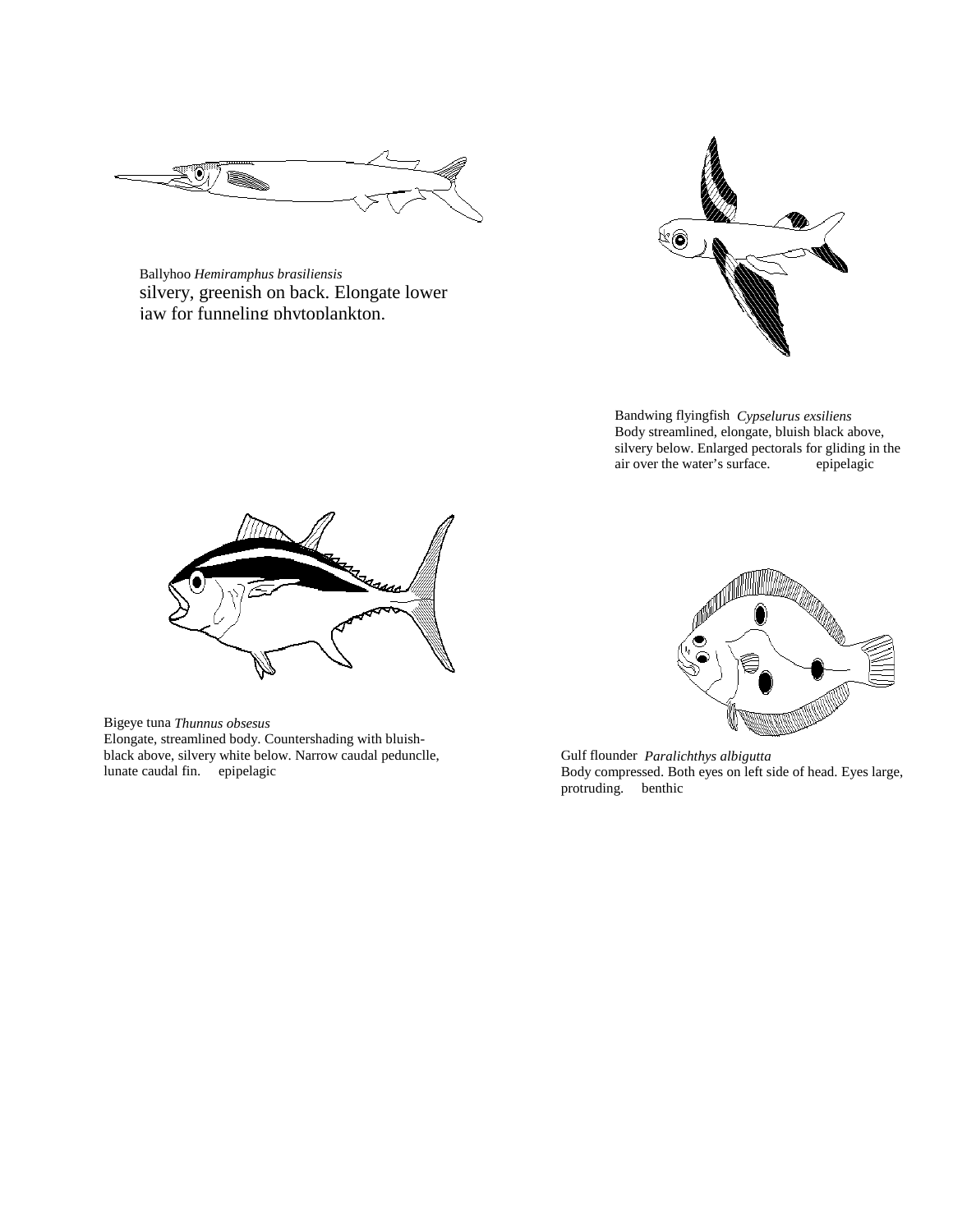

lanternfish *Myctophum punctatum.*  small size. many light organs. large eyes. Mesopelagic zone



tripodfish *Ipnopidae species*  Eyes tiny, almost absent. Elongate pelvic and dorsal fin rays. Fleshy pads with sensory cells for taste,on ends of elongated pelvics. Deepsea benthic



Gulper Eel Eurypharyngidae Many light organs. Very small eyes. Extremely large mouth. Bathypelagic zone



 $\overline{\phantom{a}}$ 

Anglerfish *Haplophryne mollis*  Body transparent. Small eyes. Fishing lure. Large mouth and stomach. Males small. When the males find a female they bite in and become permanently attached. Mesopelagic/bathypelagic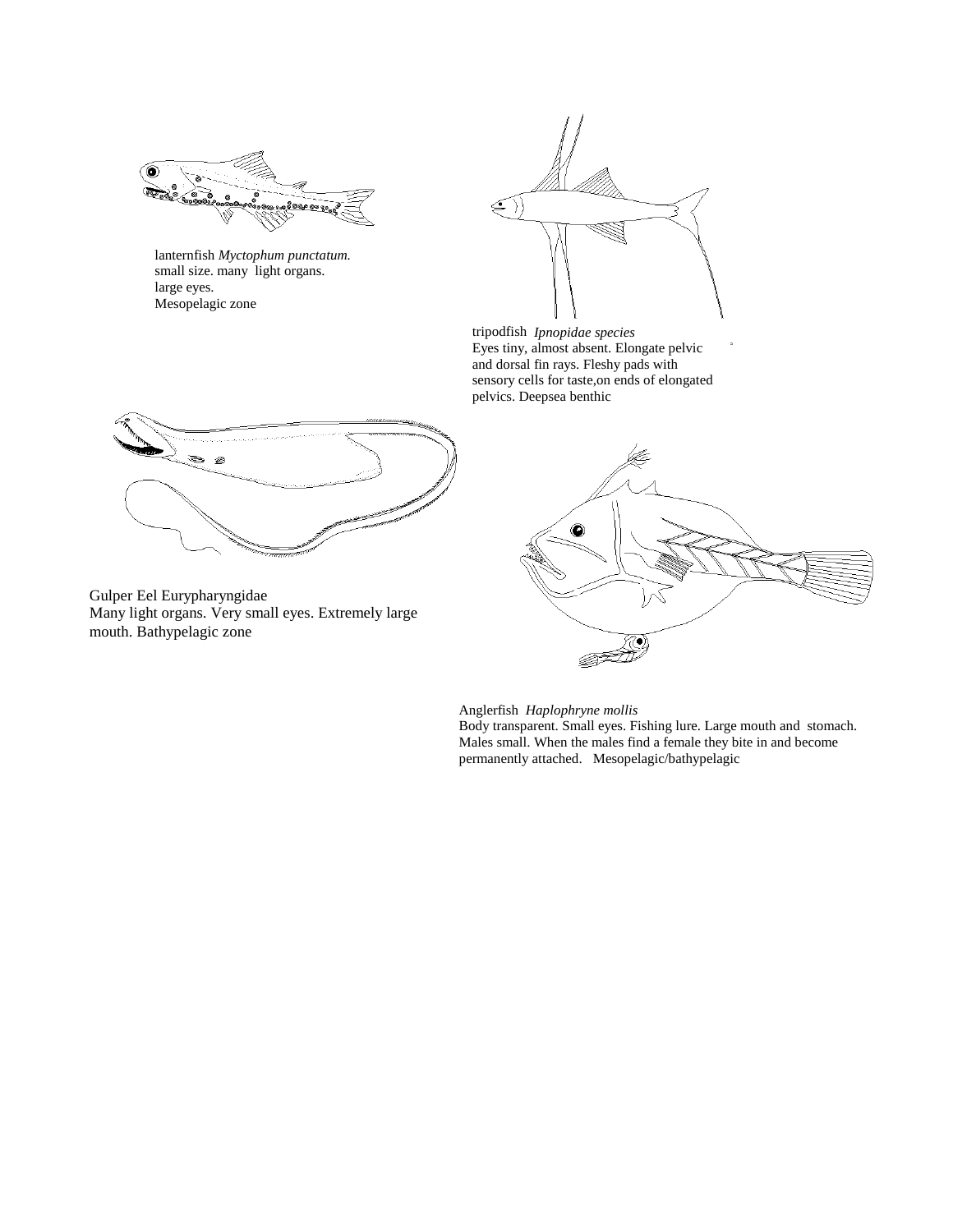### STUDENT INFORMATION **Lesson III: Animal Adaptations and Distributions II**

**Keywords***: ichthyologist, vertebrate, metabolic rate, olfactory organs, crustaceans, antennae, lateral line, Eurypharyngidae, neuromast, demersal, diversity, epifauna, infauna, morphology, decomposition, polychaetes, holothurian, crinoid, rattail, brotula, halosaur, swimbladder*

### **Organisms of the Bathypelagic Zone**

 The **Bathypelagic** is cold (2-5°C). It is dark, there is no sunlight at all. The pressure is enormous. Food is even sparser than in the mesopelagic zone, therefore organisms have higher water content. Many fish are black in color and their eyes are usually reduced. The only light available are flashes of biological light (bioluminescence)produced by the organisms themselves.



A female Anglerfish *Haplophryne mollis* and attached male.

Many of the **crustaceans** in the bathypelagic zone have the reddish coloration that is found in the mesopelagic zone. They have olfactory hairs and extremely long

.

**antennae**, which are used for touch. Most fish in the deep-sea have very large mouths and teeth, and often have stomachs capable of distending to accommodate large prey.

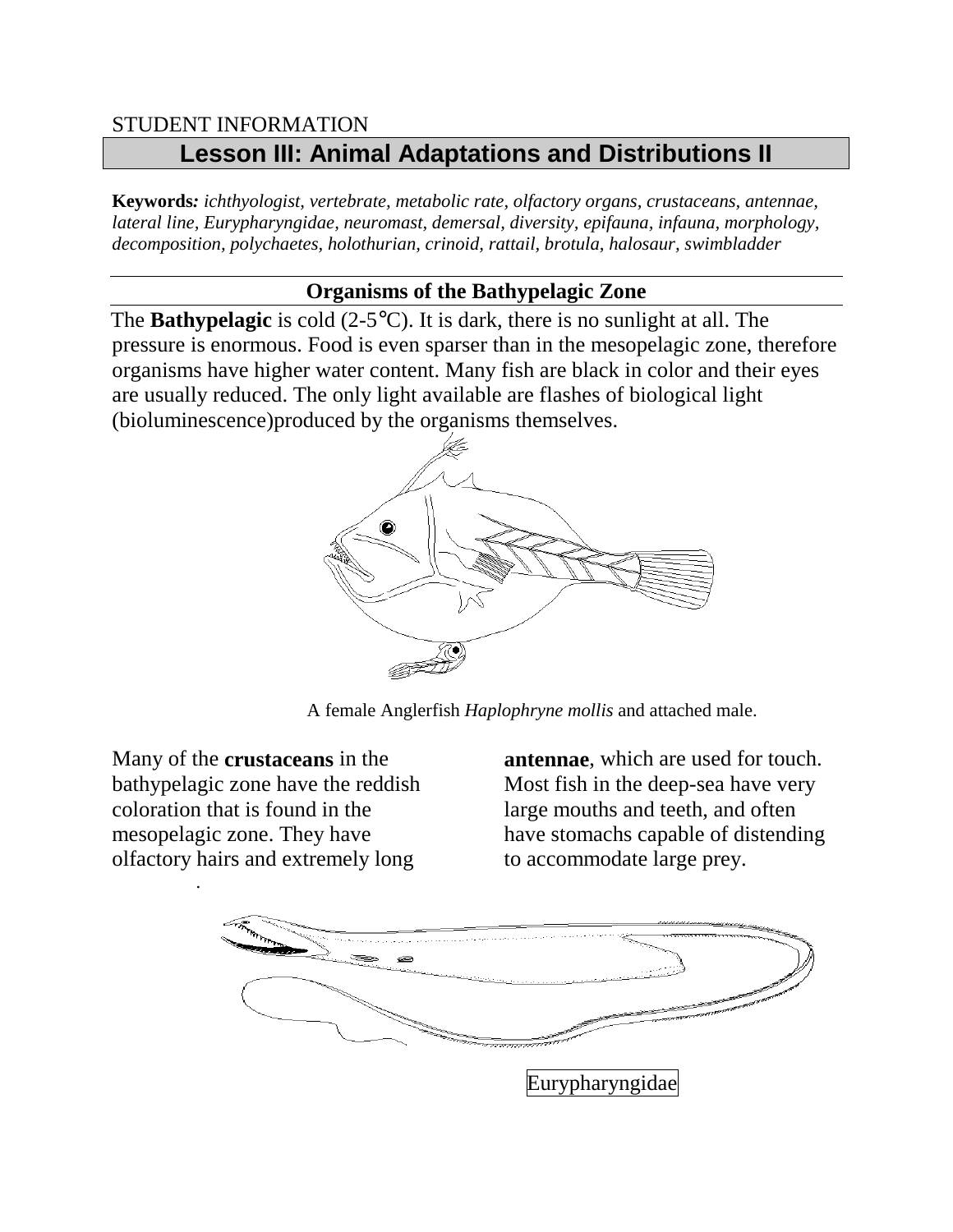

Another way that bathypelagic fishes differ from their shallower living counterparts or even their benthic or bottom living counterparts is in their **lateral line** system. The lateral line system in fishes gives them a "distance touch" sense; it helps them detect motion around them.

Animals that reside permanently on the bottom are called benthic organisms. Organisms that live on or near the bottom are known as **demersal** organisms. The **diversity** of

## **Deep Sea Biology**

organisms that live on or near the bottom is greater than that of the deep-sea pelagic organisms and they are usually of a larger size. Organisms here have a few advantages over their bathypelagic counterparts. They do not have to swim to keep from sinking. They can just rest on the bottom. The greater abundance and diversity of organisms in the deep-sea benthos as compared to the bathypelagic zone is a testament to this "easier existence".

### **Fun Facts**

- The temperature of almost all of the deep ocean is only a few degrees above freezing, 39 degrees Fahrenheit
- At the deepest point in the ocean the pressure is over eight tons per square inch, or the equivalent of a person supporting about fifty jumbo jets